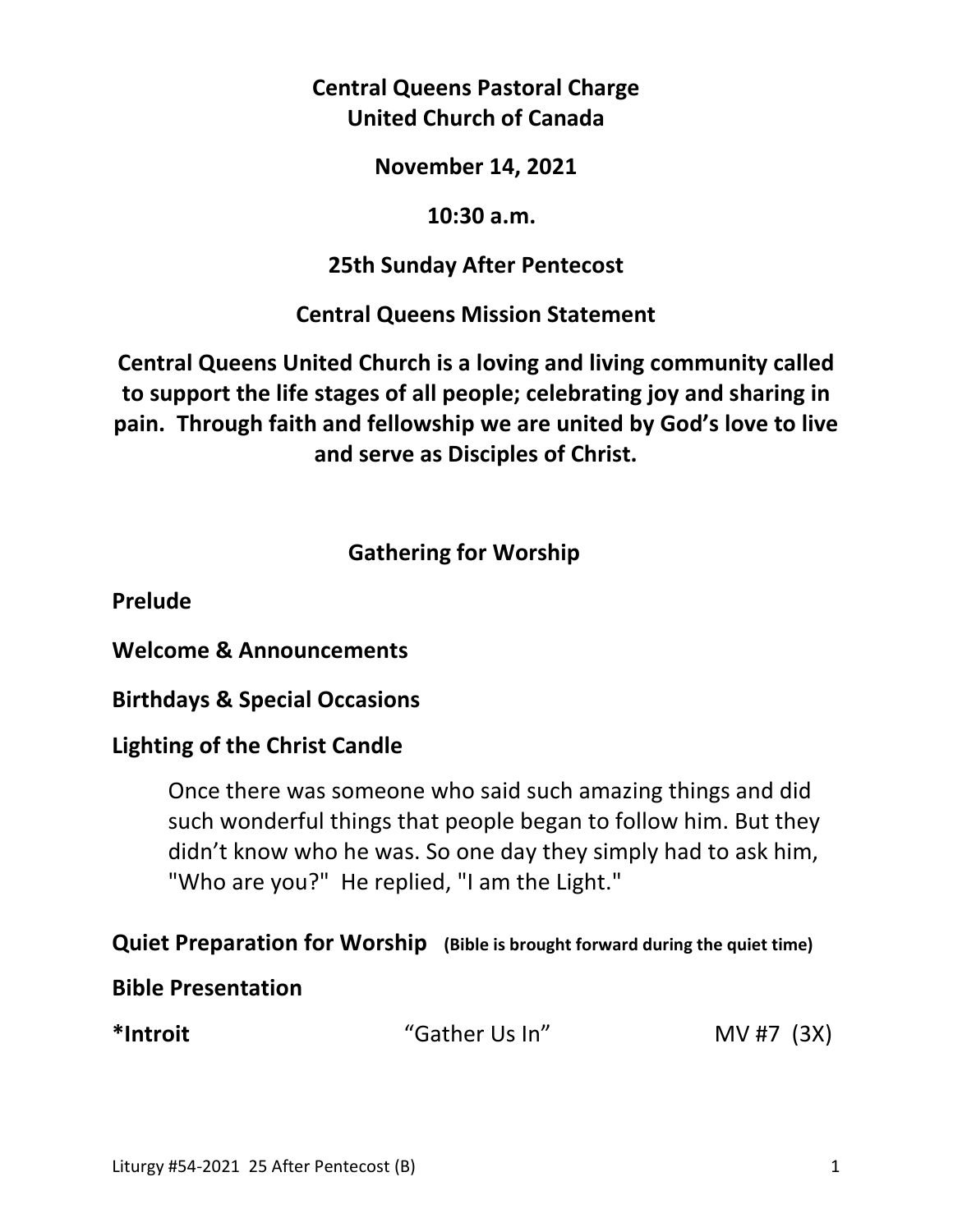# **\*Call to Worship**

 The God of Wisdom calls us to worship;  **in humility, we gather to offer our thanks and praise.** 

 The God of Peace calls us to let go of our cares and worries;  **in faith, we turn to God for hope and guidance.** 

 The God of Past, Present and Future welcomes us into this moment.

#### **In joy, we celebrate life in God's presence!**

 Let us worship God together.  **Hallelujah! Let us praise the Lord!** 

**\*Hymn** "Holy, Holy, Holy Lord God Almighty" VU #315

#### **Prayer of Approach**

You raise up the poor,

 you give them the best rooms in your house; you pull the broken from the dust of the world, lifting them up and clothing them with joy; you exalt those who we have been pushed aside, and invite them to say grace at the feast in heaven.  **You are our God, and we worship you.** 

*With Jesus, we share in the ancient prayer…* 

#### **Lord's Prayer**

**Our Father, who art in heaven, hallowed be thy name. Thy Kingdom come, thy will be done on earth,**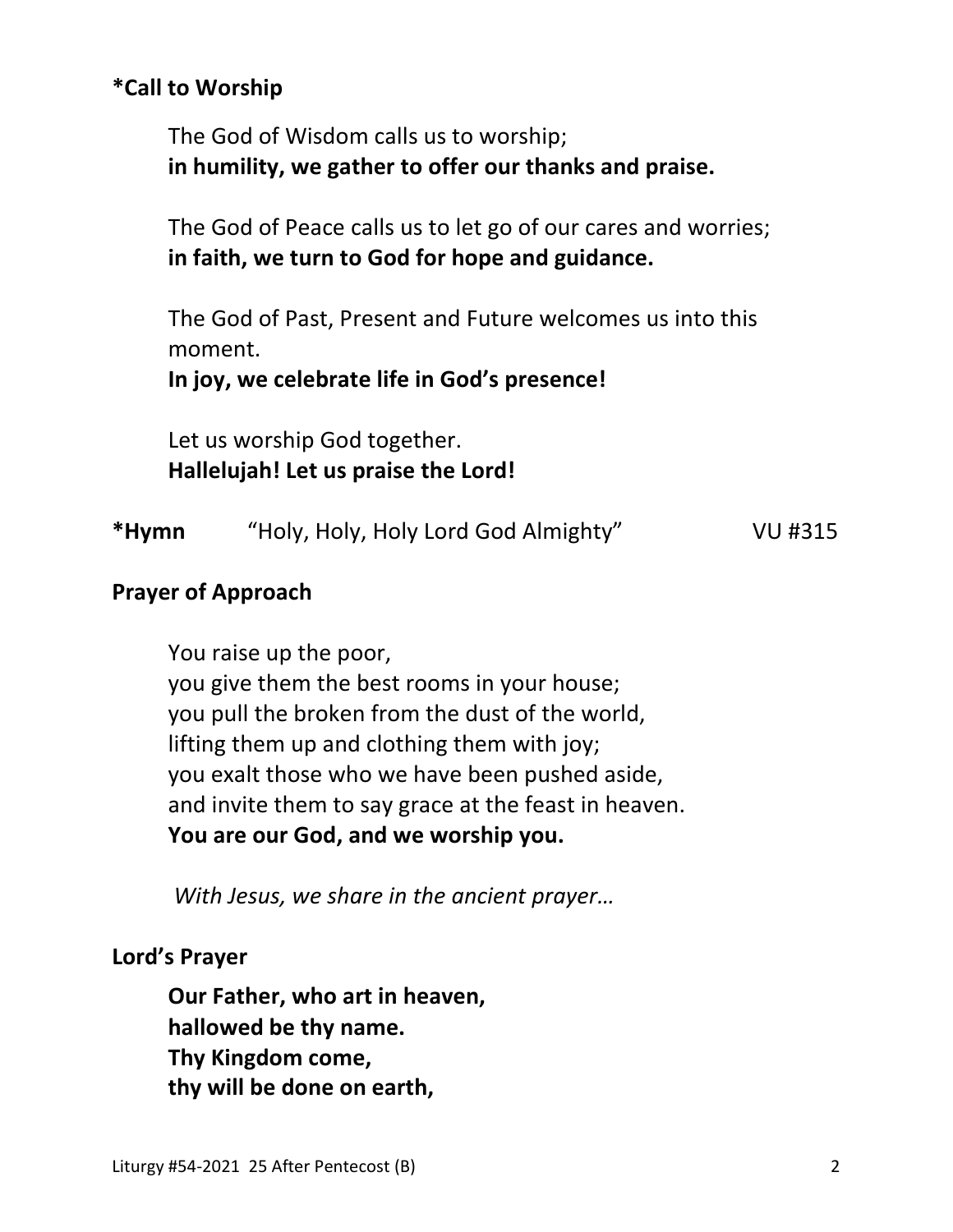**as it is in heaven. Give us this day our daily bread; and forgive us our trespasses, as we forgive those who trespass against us; and lead us not into temptation, but deliver us from evil. For thine is the kingdom, the power, and the glory, for ever and ever. Amen.** 

| <b>Responsive</b> Psalm 16 |                                       | VU #738 |
|----------------------------|---------------------------------------|---------|
|                            | <b>*Hymn</b> "I'm Gonna Shout, Shout" | MV #183 |

**All God's Children** 

## **Presentation of Our Gifts**

## **Offertory Invitation**

Our offering is a faith statement. By offering our treasure to God, we believe that what we do here in this church does make a difference in this world and that by this offering we will hasten the day when the lame shall leap for joy, the blind shall see, and that scarcity and deprivation will exist only in our memories.

**Offertory** "Love Is the Touch" MV #89 v. 1

# **\*Presentation of Offering**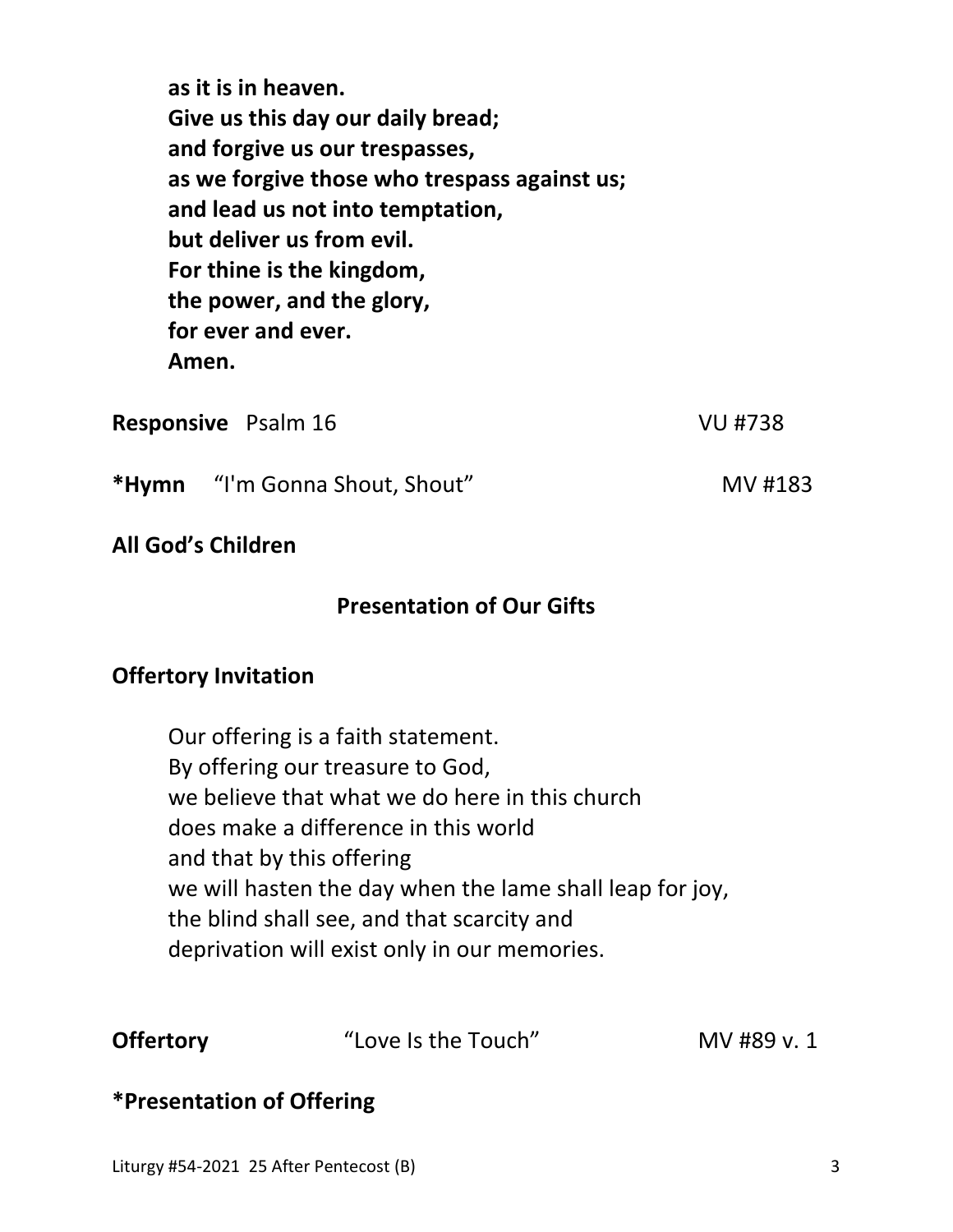## **\*Offertory Prayer**

**We return a portion of what we have received from you, O God, in gratitude for all that you have bestowed upon us. Bless this offering. Grant that it may continue to sustain and support the ministries of this church to bring the light of Christ into this community and the world beyond. Amen.** 

## **Listening for the Word**

#### **Sacred Word**

#### **1 Samuel 1:4–20**

On the day when El/kan/ah sacrificed, he would give portions to his wife Pe/ninn/ah and to all her sons and daughters; but to Hannah he gave a double portion, because he loved her, though the LORD had closed her womb. Her rival used to provoke her severely, to irritate her, because the LORD had closed her womb. So it went on year by year; as often as she went up to the house of the LORD, she used to provoke her. Therefore Hannah wept and would not eat. Her husband El/kan/ah said to her, "Hannah, why do you weep? Why do you not eat? Why is your heart sad? Am I not more to you than ten sons?"

After they had eaten and drunk at Shiloh, Hannah rose and presented herself before the LORD. Now Eli the priest was sitting on the seat beside the doorpost of the temple of the LORD. She was deeply distressed and prayed to the LORD, and wept bitterly. She made this vow: "O LORD of hosts, if only you will look on the misery of your servant, and remember me, and not forget your servant, but will give to your servant a male child, then I will set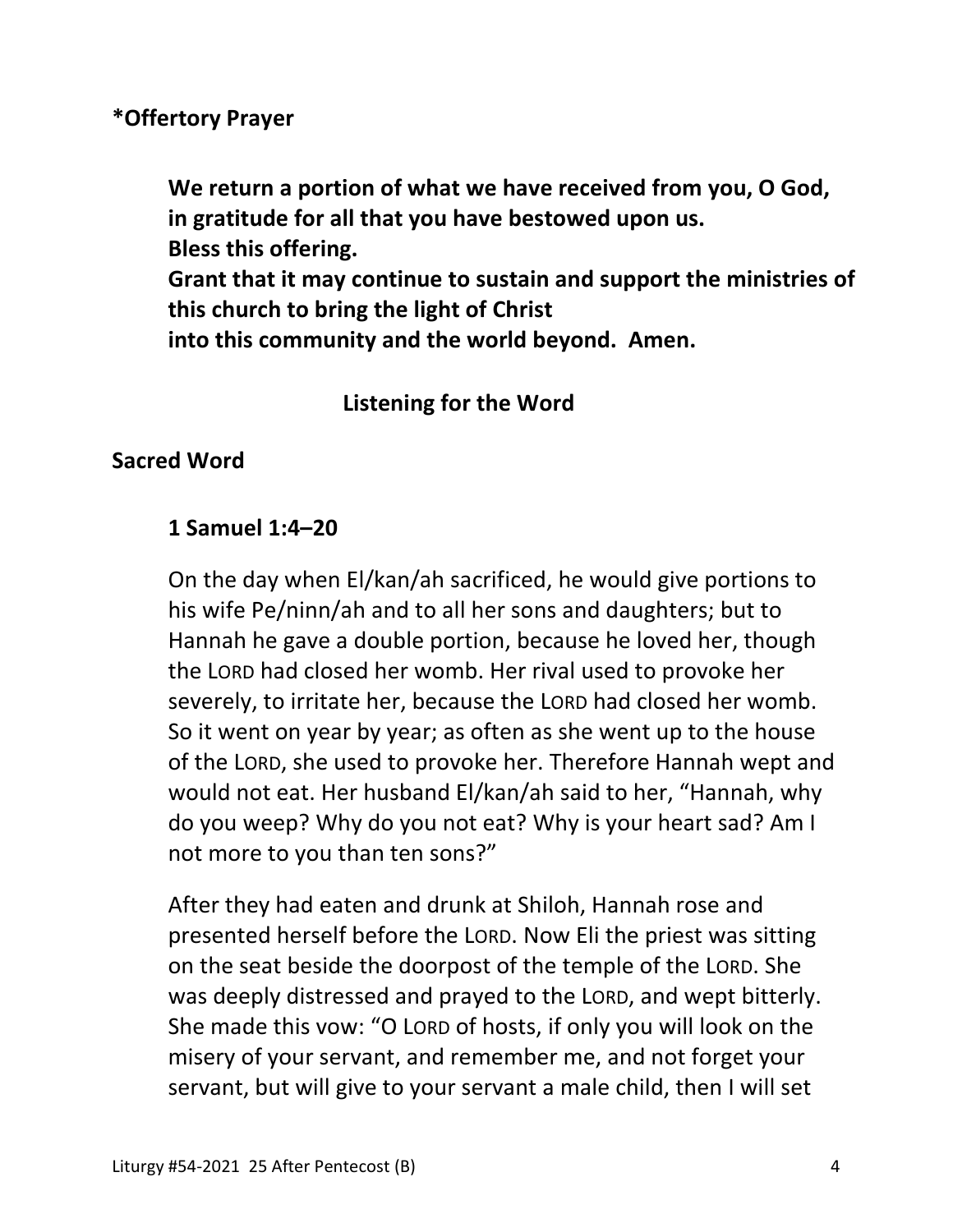him before you as a nazirite until the day of his death. He shall drink neither wine nor intoxicants, and no razor shall touch his head."

As she continued praying before the LORD, Eli observed her mouth. Hannah was praying silently; only her lips moved, but her voice was not heard; therefore Eli thought she was drunk. So Eli said to her, "How long will you make a drunken spectacle of yourself? Put away your wine." But Hannah answered, "No, my lord, I am a woman deeply troubled; I have drunk neither wine nor strong drink, but I have been pouring out my soul before the LORD. Do not regard your servant as a worthless woman, for I have been speaking out of my great anxiety and vexation all this time." Then Eli answered, "Go in peace; the God of Israel grant the petition you have made." And she said, "Let your servant find favour in your sight." Then the woman went to her quarters, ate and drank with her husband, and her countenance was sad no longer.

They rose early in the morning and worshiped before the LORD; then they went back to their house at Ramah. El/kan/ah knew his wife Hannah, and the LORD remembered her. In due time Hannah conceived and bore a son. She named him Samuel, for she said, "I have asked him of the LORD."

## **Mark 13:1–8**

 As he came out of the temple, one of his disciples said to him, "Look, Teacher, what large stones and what large buildings!" Then Jesus asked him, "Do you see these great buildings? Not one stone will be left here upon another; all will be thrown down."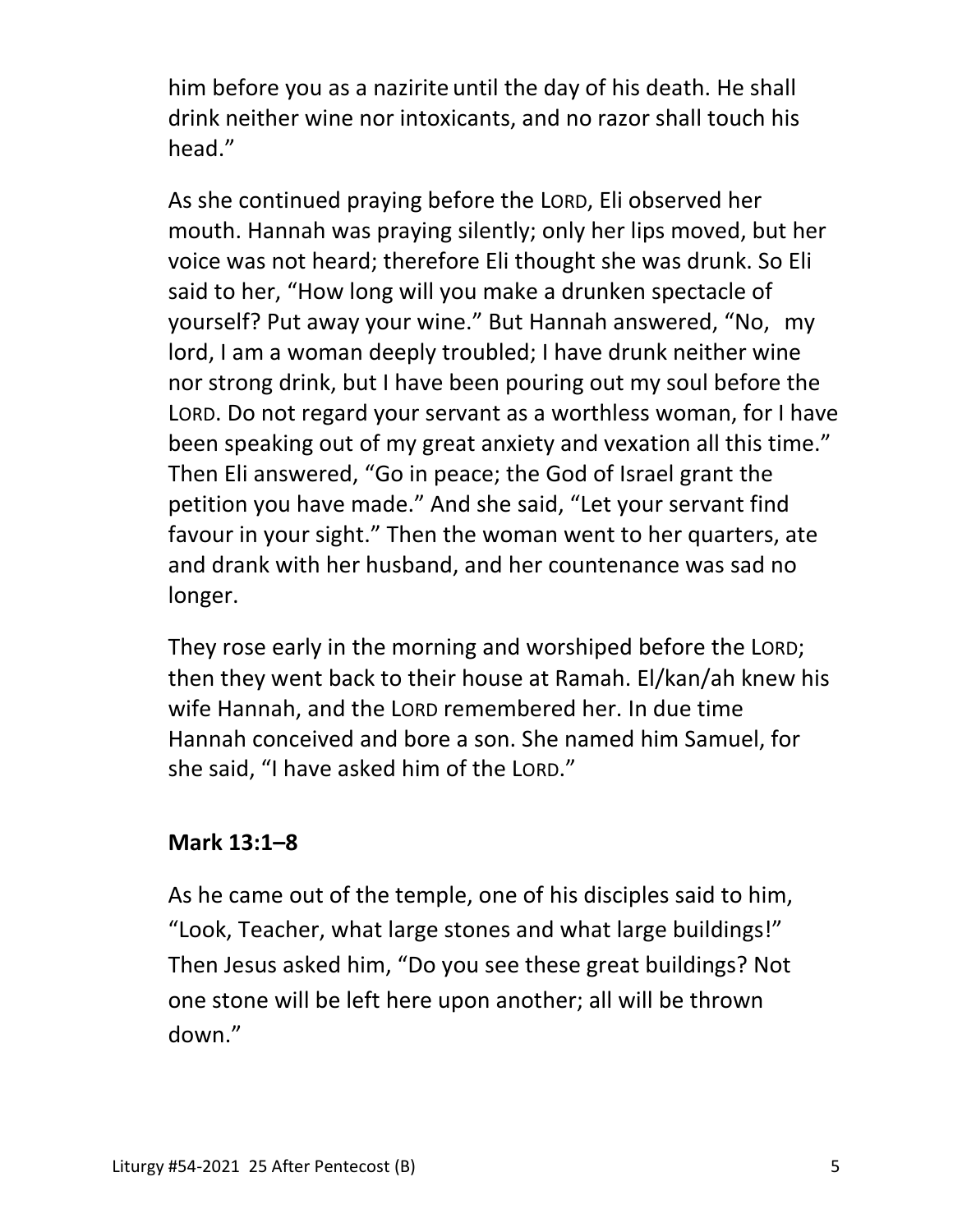When he was sitting on the Mount of Olives opposite the temple, Peter, James, John and Andrew asked him privately, "Tell us, when will this be, and what will be the sign that all these things are about to be accomplished?" Then Jesus began to say to them, "Beware that no one leads you astray. Many will come in my name and say, 'I am he!' and they will lead many astray. When you hear of wars and rumours of wars, do not be alarmed; this must take place, but the end is still to come. For nation will rise against nation, and kingdom against kingdom; there will be earthquakes in various places; there will be famines. This is but the beginning of the birth pangs.

## **Anthem**

## **Sermon**

## **Reflective Music**

# **Responding to the Word**

## **Prayers of Thanksgiving and Intercession**

God of Our Past and Our Future, God of Healing and Hope, we come before you with grateful hearts, trusting that you walk with us through all the times of our lives.

So, we pray today for those who face danger and despair in these times:

we remember before you those living with hunger,

communities struggling with the impact of drought, storms and earthquakes,

and all those for whom the pandemic is unrelenting.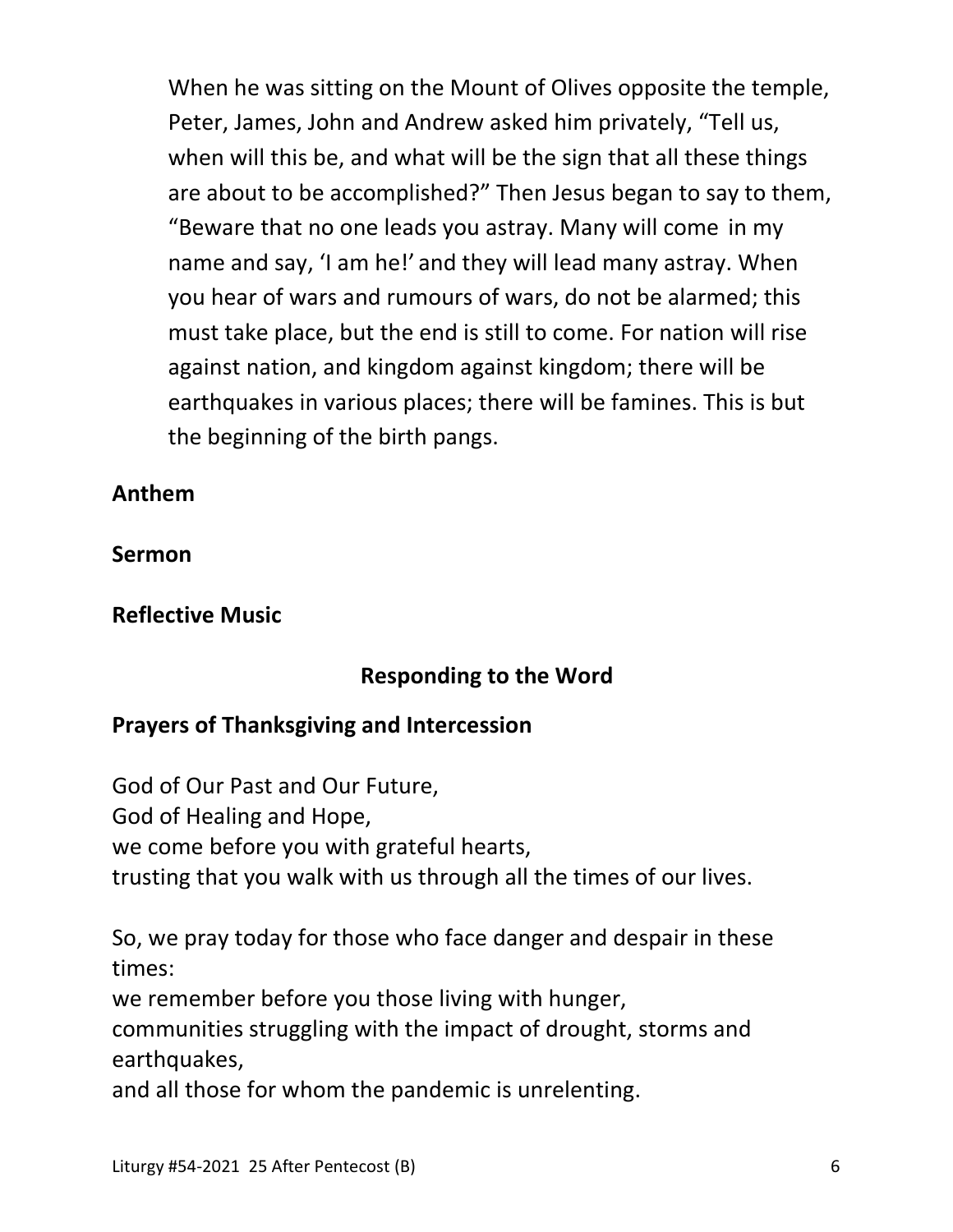We remember people caught up in unrest and violence and those whose lives are directed by forces beyond their control.

# *(Silence)*

We pray for all those working to relieve suffering in these lives and those who work to bring justice and peace: God, in your mercy, **hear our prayer.** 

We pray for all those facing fear or frustration, wrestling with sorrow or discouragement in any area of their lives: for those who live with illness or pain… for those bearing chronic conditions or disability... for those who know the grief and change of bereavement...

# *(Silence)*

And we pray for all those who work to bring healing and comfort and agencies which offer support and care to those who suffer: God, in your mercy,

# **hear our prayer.**

We pray for all who feel helpless or hopeless in this present time: for those struggling to make ends meet or trying to find employment... for those caught up in the pain of misunderstanding or broken relationships…

and for those working through situations of conflict at home or at work...

# *(Silence)*

We pray for all who offer guidance and support in the midst of such difficulties